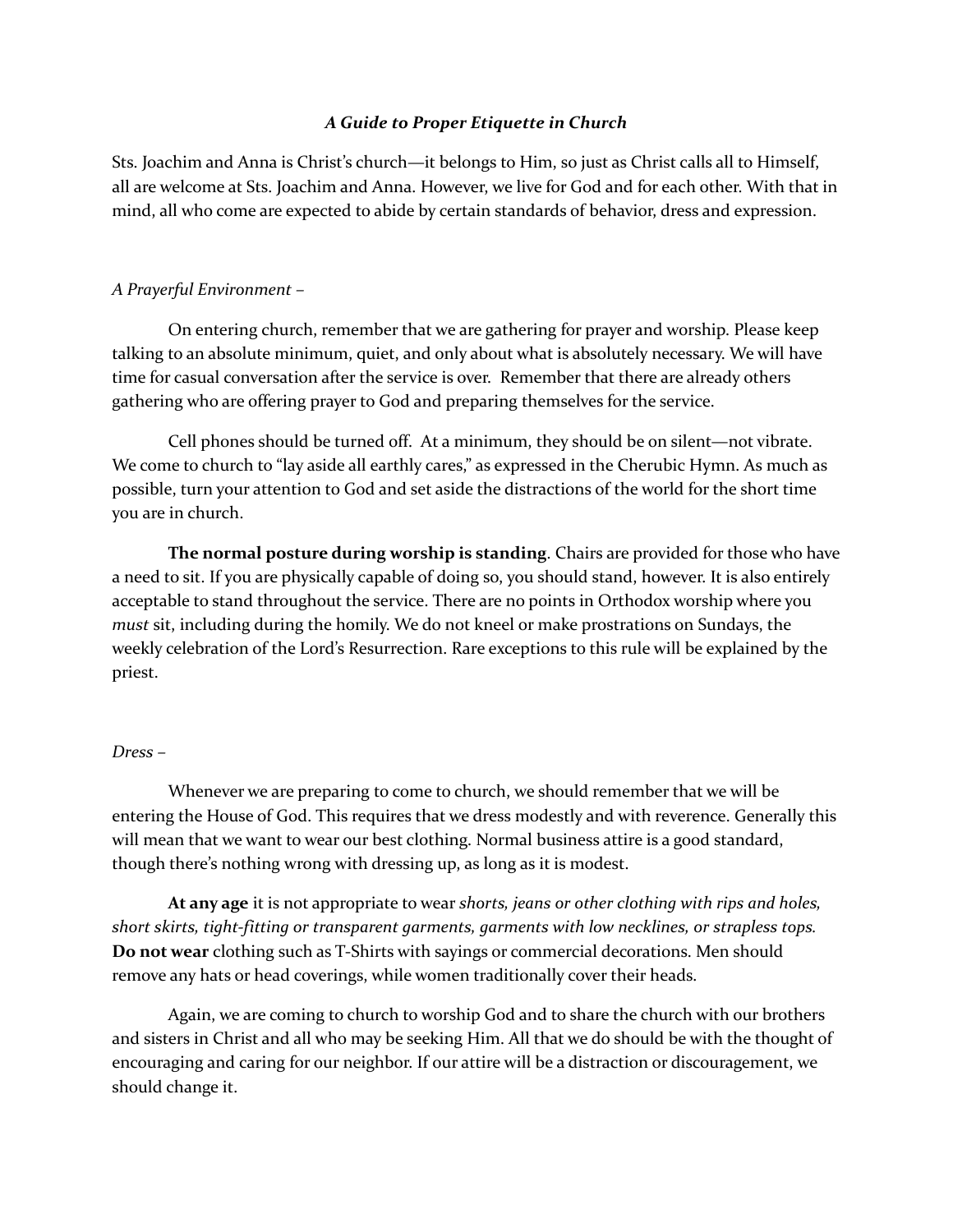### *Timeliness –*

Generally, we are all able to get to work and school on time; why should coming to church be any different? While it's always possible that there will be something that slows us down, just as sometimes happens with work, there is no reason to be careless about arriving on time for services. If you do arrive late, do not come into the midst of the congregation when the priest, other clergy or servers are in the middle of the church enacting some part of the service. This includes the Entrances, readings of Gospel, Epistle or Old Testament, or, if you are quite late, distribution of Communion. Use common sense and have respect for the actions of the service and the prayerful work of those already in church.

### *Coming forward to light or extinguish candles –*

Just as with entering the church if you are late, the same rules apply for coming forward to light or put out candles. Please do not do so during the Entrances, readings of Gospel, Epistle or Old Testament, or distribution of Communion. If a candle burns very low, don't worry; that's why we have it in the sand.

#### *Holy Communion –*

Holy Communion is open to those Orthodox Christians who have prepared themselves through prayer, keeping the Eucharistic fast from at least midnight prior to communing, and a discipline of regular confession. Visitors are asked to speak with the priest before the service if they wish to receive Holy Communion to discuss all the above considerations.

If you come late to church, then you should not come to Communion if you have come in later than the Gospel reading.

#### *Lipstick –*

Lipstick should be removed before kissing icons or any other sacred object of veneration, the priest's hand, and, above all, before receiving Communion.

### *Children –*

We love children! They are our lives and the life of the growing church. However, please keep in mind the following: